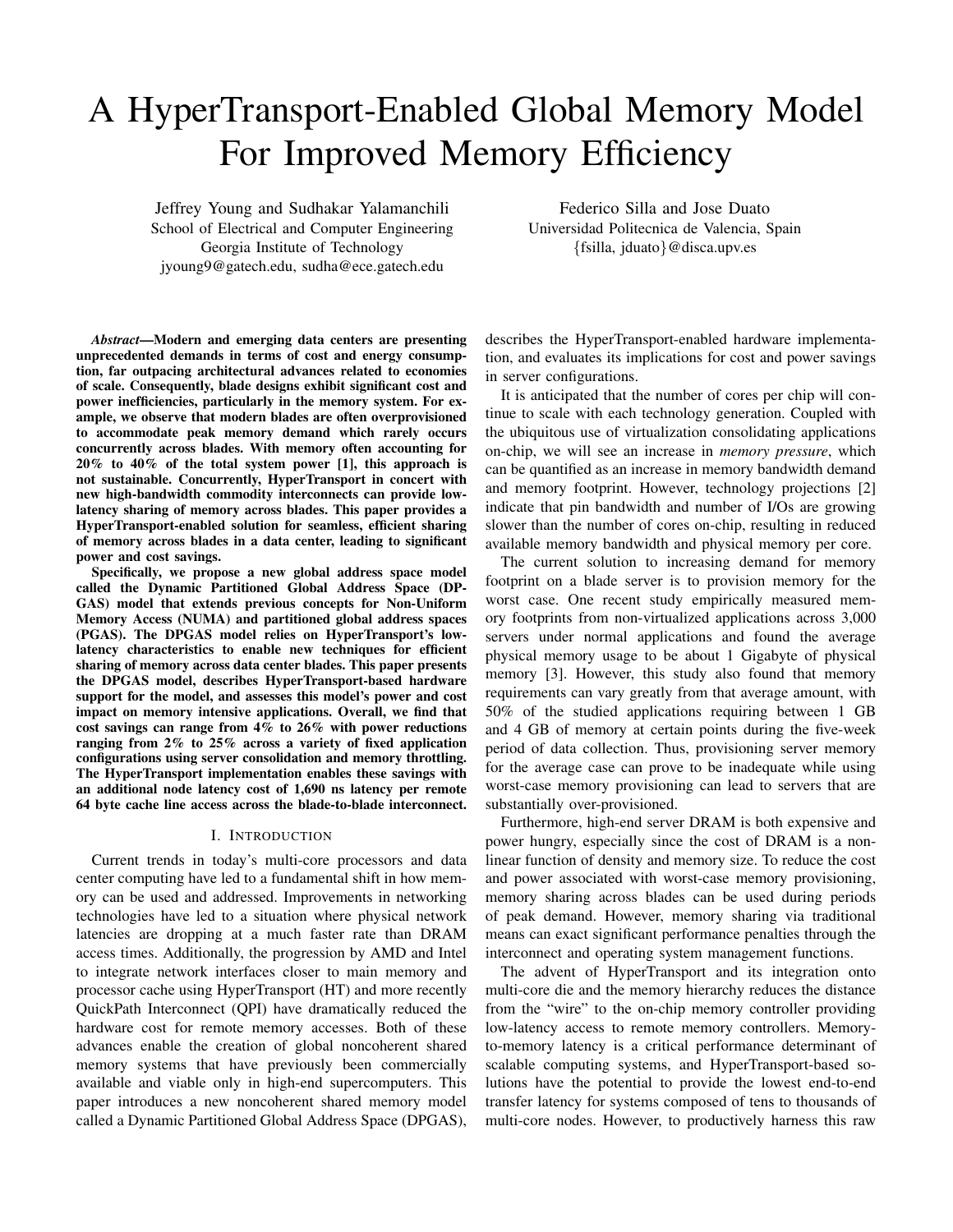capability, a global system model must be defined to direct how the system-wide memory is deployed and utilized.

This paper exploits the availability of low-latency memory controllers that are integrated on-chip with HyperTransport to support a global, *noncoherent physical address space* where an application's virtual address space can be dynamically allocated physical memory located on local and remote nodes. Address space management is tightly integrated into the HyperTransport interface to minimize the overhead for remote memory accesses and to permit fast, dynamic changes in address space mappings. Physical memory is dynamically shared by *spilling* memory demand to neighboring blades as necessary during peak periods. Consequently, the total amount of memory to be provisioned can be significantly reduced, leading to substantial cost and power savings with minimal loss of performance (an increase in the page fault rate).

In addition to increased demand for high-performance memory, cores are becoming primitive architectural elements that are no longer the primary determinant of performance. This shift is due to the fact that clock frequency is bound by heat dissipation, and effective instruction issue width is bound by control and data dependencies. Thus, computation scaling will come from the availability of additional cores and threadlevel and data-level parallelism. Power dissipation concerns will accelerate the move to simpler streamlined cores, little or no speculation, and doubling of cores across technology generations. Memory bandwidth and interconnection bandwidth will have to track the increase in the number of cores, and thus they will need to be effectively utilized to sustain Moore's Law performance growth with the scaling of cores. Consequently, the DPGAS model is focused on the distribution of memory controllers in the system and their interaction with the interconnection network, which must deliver the lowest latency and highest bandwidth. HyperTransport's high bandwidth and tight integration enable the construction of a system of memory controllers with low-latency access to remote memory.

Specifically, this paper contributes the following:

- 1) A physical address space model, Dynamic Partitioned Global Address Space (DPGAS), for managing systemwide physical memory in large-scale server systems.
- 2) Design, implementation, and evaluation of hardware support for the DPGAS model via a memory mapping unit that is integrated with a HyperTransport local interface and tunnels memory requests via commodity interconnect—in this case Ethernet.
- 3) An brief evaluation of DPGAS with i) traces from memory-intensive applications and ii) an on-demand memory spilling policy to allocate off-blade memory when local demand exceeds available physical memory, and iii) models for cost and power of server DRAM.

# II. A DYNAMIC PARTITIONED GLOBAL ADDRESS SPACE **MODEL**

The DPGAS model is a generalization of the partitioned global address space (PGAS) model [4] to permit a flexible, dynamic management of a physical address space at the hardware level—the virtual address space of a process is mapped to physical memory that can span multiple (across blades) memory controllers. The two main components of the DPGAS model are the architecture model and the memory model. The architecture model is memory-centric in the following sense: It is focused on building a network of memory banks that can be accessed with low performance penalties.

# *A. Architecture Model*

Future high-end systems are anticipated to be composed of multi-core processors that access a distributed global 64 bit physical address space. Cores nominally have dedicated L1 caches for instructions and data, but may share additional levels of cache amongst themselves in groups of two cores, four cores, etc. A set of cores on a chip will share one or more memory controllers and low-latency link interfaces integrated onto the die such as HyperTransport [5]. All of the cores also will share access to a memory management function that will examine a physical address and route this request (read or write) to the correct memory controller either local or remote. For example, in the current-generation Opteron systems, such a memory management function resides in the System Request Interface (SRI), which is integrated on-chip with the Northbridge [6]. Several such multi-core chips can be directly connected via point-to-point links. This is the configuration made feasible by AMD's Opteron series multi-core processors, leading to two-, four-, and eight-socket configurations with low-latency access across two, four, and eight nodes via direct HT connections.

Alternatively, the remote memory controller may not be directly accessible over a few HT links, but rather may be accessible through a switched network such as Infiniband [7] or a custom interconnect such as those employed in high-end computing configurations by Cray [8]. In this case a read or a write operation must be encapsulated into a message and transmitted to be serviced by the remote memory controller that will subsequently generate a response to the local memory controller. In this model, memory controllers receive operations from any core. Effectively, one can view the system as a network of memory controllers.

## *B. Memory Model*

The memory model is that of a 64-bit partitioned global physical address space. Each partition corresponds to a contiguous physical memory region controlled by a single memory controller, where all partitions are assumed to be of the same size. For example, in the Opteron (prior to Barcelona core), partitions are 1 TB corresponding to the 40-bit Opteron physical address. Thus, a system can have  $2^{24}$  partitions with a physical address space of  $2^{40}$  bytes for each partition. Although large local partitions would be desirable for many applications, such as databases, there are non-intuitive tradeoffs between partition size, network diameter, and endto-end latency that may motivate smaller partitions. Further, smaller partitions may occur due to packaging constraints. For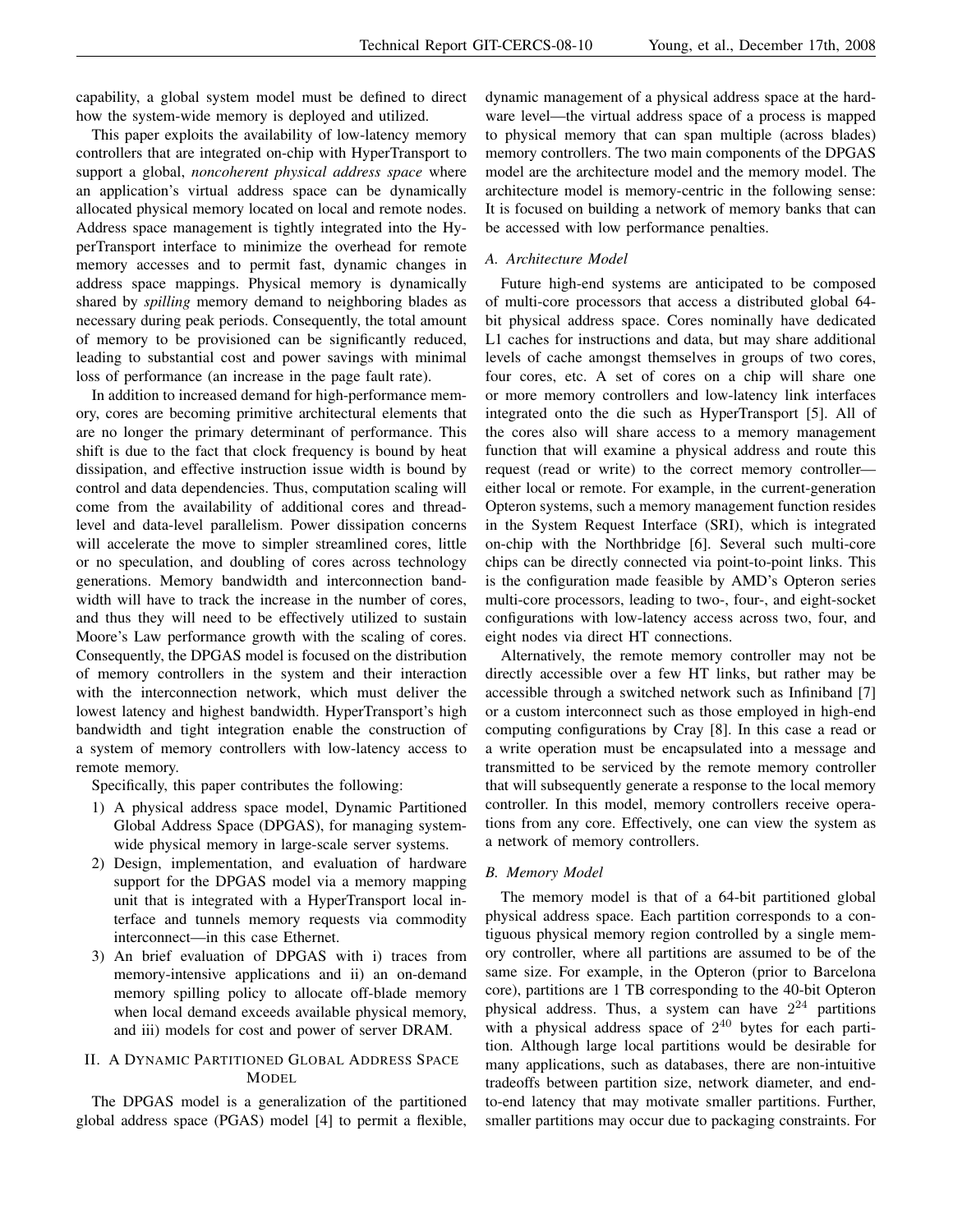example, the amount of memory attached to an FPGA or GPU accelerator via a single memory controller is typically far less than 1 TB. Thus, the DPGAS model incorporates a view of the system as a network of memory controllers accessed from cores, accelerators, and I/O devices.

Two classes of memory operations can be generated by a local core: 1) *load/store* operations that are issued by cores to their local partition and are serviced per specified coresemantics, and 2) *get/put* operations that correspond to onesided read/write operations on memory locations in remote partitions [9]. The get/put operations are native to the hardware in the same sense as load/store operations. The execution of a get operation will trigger a read transaction on a remote partition and the transfer of data to a location in the local partition, while the execution of a put operation will trigger a write of local data to a remote partition. Transactions may have posted or non-posted semantics. The get/put operations are typically visible to and optimized by the compiler. The address space is noncoherent to permit scalability and simplicity. Coherence is separated from the issues central to defining the DPGAS model because large, scalable coherence is still an unsolved research problem, and many systems do not require full-scale coherence across large numbers of servers. Additionally, coherence can be enforced between the one to eight Opteron-based sockets on a server blade to provide local "islands" of coherence. In this case one can view the DPGAS model as dynamically increasing the size of physical memory (across blades) that is associated with a coherence domain although the specific protocols are beyond the scope of this paper.

A sample get transaction on a memory location in a remote partition also requires some knowledge of the underlying network required to transmit the request to and from a remote node. This read transaction must be forwarded over some sort of network to the target memory controller and a read response is transmitted back over the same network. The specific network is not germane to the DPGAS model implementation. However, being constrained by commodity parts, this study utilizes Gigabit Ethernet.

The DPGAS model is very general. For example, once the DPGAS memory model is enabled, an application's (or process's) virtual address space can be allocated a physical address space that may span multiple partitions (memory controllers), i.e., local and remote partitions. The set of physical pages allocated to a process can be static (compile-time) or dynamic (run-time). Multiple physical address spaces can be overlapped to facilitate sharing and communication. This paper is only concerned with a very specific application of DPGAS, namely sharing of memory across blades.

On process creation at a blade or on dynamic memory requests from existing processes, memory can be satisfied by *spilling*—allocating memory from a neighboring blade with spare capacity. We demonstrate in Section V that this simple allocation policy can have a significant impact. The following section addresses the feasibility of a hardware implementation.



Fig. 1. HToE Bridge with Opteron Memory Subsystem



Fig. 2. HT Read Request Packet Format

## III. DPGAS: IMPLEMENTATION

Hardware support for DPGAS has two basic components. The first is a memory function that distinguishes between local and remote memory requests. The second is a memory mapping unit that maps remote physical addresses to specific destination memory controllers. The former is available in modern processors such as the Opteron. The latter is contributed by this paper and is tightly integrated into the HyperTransport interface as shown in Figure 1. The proposed memory mapping unit or bridge performs several functions, including 1) managing remote accesses, 2) encapsulating remote requests into an inter-blade communication fabric (the demonstrator uses Ethernet), and 3) extending noncoherent HT packet semantics across nodes. This section describes the design and implementation of the bridge.

### *A. HyperTransport Overview*

HT is a point-to-point packet switched interconnect standard [5] that defines features of message-based communication, including 1) the use of groups of virtual channels, 2) read/write transactions with posted and non-posted semantics, 3) naming and tracking of multiple outstanding transactions from a source, and 4) specification of ordering constraints between messages. In addition and most relevant to our work, the HT specification defines flush and fence commands to manage updates to memory on a node. Our model extends the flush command to a remote version while conforming to normal HT ordering and deadlock avoidance protocols.

A typical command packet is shown in Figure 2, where the fields specify options for the read transaction and preservation of ordering and deadlock freedom. Our implementation specifically relies on the UnitID, SrcTag, SeqID, and address fields. The UnitID specifies the source or destination device and allows the local host bridge to direct requests/responses. The SrcTag and SeqID are used to specify ordering constraints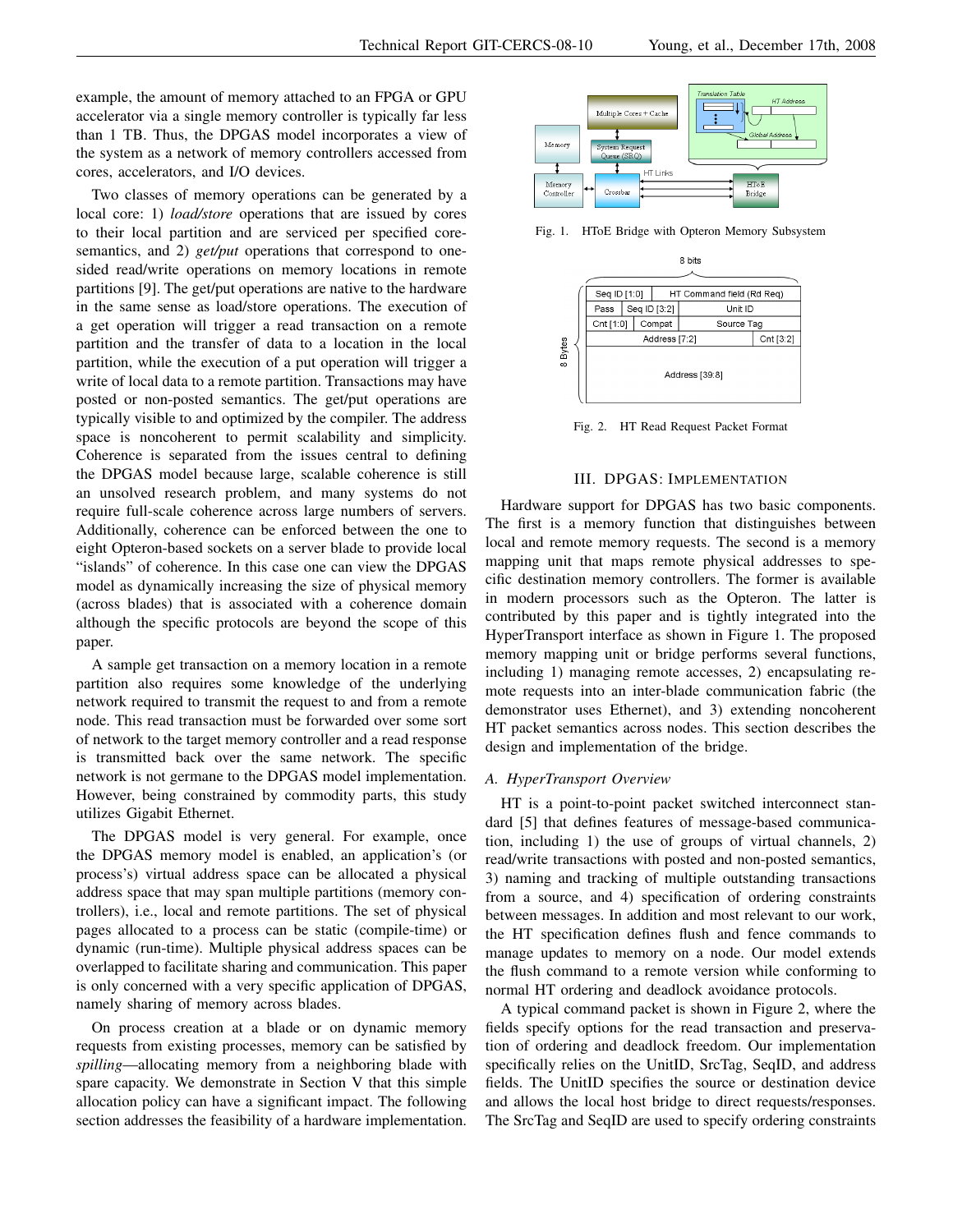

Fig. 3. HToE Bridge Stages

between requests from a device, for example, ordering between outstanding, distinct transactions. Finally, the address field is used to access memory that is mapped to either main memory or HT-connected devices. An extended HT packet can be used that builds on this format to specify 64-bit addresses [5].

# *B. HyperTransport over Ethernet—Address Translation and Ethernet Encapsulation*

Our demonstrator is based on the use of Ethernet as the commodity inter-blade interconnect primarily due to ready availability of hardware implementations. Furthermore, progress on data center Ethernet [10][11] is addressing issues of flow control and error recovery that would enable (with some additional effort) the preservation of HT semantics across blades at low cost. Finally, the bridge design itself does not rely on Ethernet and is easily replaced with other commodity or specialized interconnects. We refer to this demonstrator bridge as the *HT-over-Ethernet (HToE)* implementation. The HToE bridge implementation uses the University of Heidelberg's HyperTransport Verilog implementation [12], which implements an noncoherent HT cave (endpoint) device. Figure 3 shows the stages of the HToE bridge.

The HToE implementation is based on a system with Opteron nodes where each Opteron node has an Ethernetenabled FPGA card available in the HTX connector slot, such as the University of Heidelberg HTX card [13]. Several nodes are connected via an inexpensive Ethernet switch, and it is assumed that HyperTransport messages sent to remote addresses via the HToE bridge are routed using one of two methods: 1) access to the northbridge address mapping tables (via the BIOS) in order to specify the physical address space mappings for the HToE bridge device, or 2) an intelligent MMU that distinguishes between accesses to the local memory and the I/O address space and HT packets that are sent for non-local addresses through the HToE bridge.

Consider a system that has been properly initialized and consider an application that generates a read operation to an address that is in a remote partition. There are three stages in each individual communication operation (e.g., a read request command) at a given source host and attached devices: 1) extension from the 40-bit physical address in the Opteron to the 64-bit physical address, 2) creation of a HT packet that includes a 64-bit extended address, and 3) mapping the most significant 24 bits in the destination address to a 48-bit MAC address and encapsulation into an Ethernet frame. An efficient implementation could pipeline the stages to minimize latency, but retaining the three stages has the following advantages: 1) It separates the issues due to current processor core addressing limitations from the rest of the system, which will offer a clean, global shared address space, thus allowing implementations with other true 64-bit processors, and 2) it will be easy to port to other platforms that do not encapsulate by using Ethernet frames, but use other link layer formats such as Infiniband. Thus, some efficiency was sacrificed for initial ease of implementation and for a cleaner, modular design.

First, the HT packet type is decoded into a request or response command packet in the module called Seq2Mac in Figure 3. For request packets the two most significant bits of the 40-bit address are decoded to select one of four partition registers to access the 24-bit partition address—the two most significant bits in the 40-bit address used to address the partition register are reset in parallel with the access to the partition register. Now three pieces of information are needed: 1) the extended 24-bit address to form an HT read request packet with extended address, 2) the MAC address of the destination bridge to encapsulate the extended HT packet into Ethernet, and 3) the local MAC address, according to Ethernet frame format to enable the response. Item 3 has been set during initialization, and access to the source MAC address is not in the critical path. Items 1 and 2 have a direct correspondence among them—given a destination node ID or the remote partition address, there is a unique MAC address associated with both data fields. Therefore, the partition register can store both the 24-bit partition address and the destination MAC address together, thus reducing access time when forming the Ethernet frame. Once the remote MAC address and the 64-bit address have been found in the partition table, the new HT packet is constructed and encapsulated in a standard Ethernet packet, illustrated in the figure as the Ethernet Frame Assembly module. The encapsulated packet is then buffered until it can be sent using the local node's Ethernet MAC and the physical Ethernet interface. For packets that send a set amount of data, the control and data packets must be buffered until all the data has been encapsulated into Ethernet frames.

The receive behavior of the bridge on the remote node will require a "response matching" table where it will store, for every non-posted HT request (request that requires a response), all the information required to route the response back to the source when it arrives. This table is required since HT is strictly a local interconnect and response packets have no notion of a destination 40-bit (or extended 64-bit) address. Since the formats of HT request and response packets differ and this implementation desires not to change local HT operation, the SrcTag field of each packet is used to match MAC addresses from an incoming request packet with an outgoing response packet. Note that each request packet contains the source MAC address, and this is the address stored in the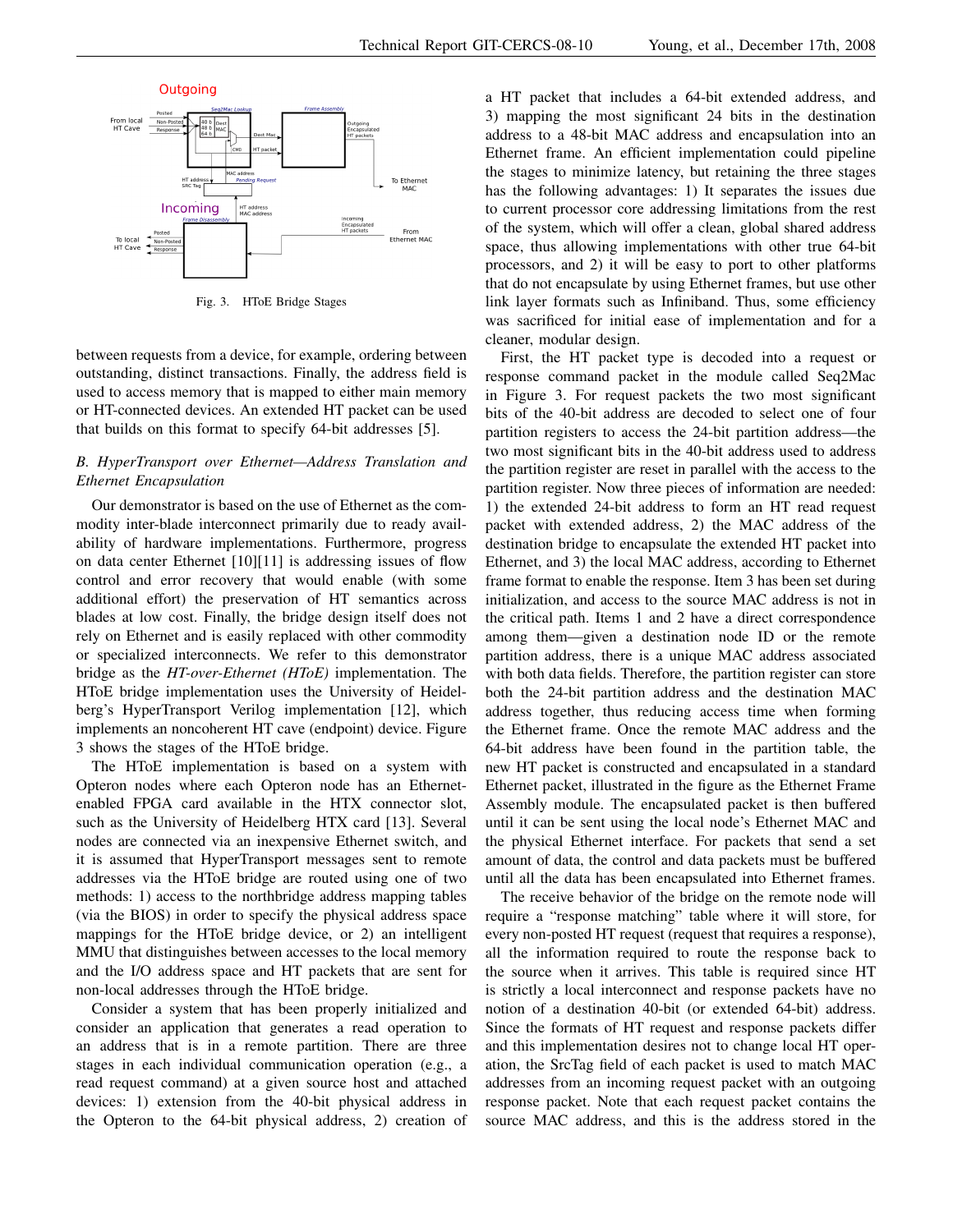"response matching" table and later used as the destination MAC address for the corresponding response. Encapsulation and buffering occur once again until the response and data can be transmitted over Ethernet. In the HToE bridge, this module is listed as the Pending Request Store in Figure 3 and is shared between incoming and outgoing packets.

It should also be noted that since HT SrcTags are 5 bits, a maximum of 32 outstanding requests can be handled concurrently by this approach. If two request packets arrive with the same SrcTag, then the latter packet is remapped before being stored in the table. When the corresponding response leaves the HToE bridge, the SrcTag is mapped back to its original value to ensure proper HT routing on the requesting local node. Once the response reaches the local HToE bridge that initiated the read request, the HT packet is removed from its Ethernet encapsulation. The UnitID is changed again to that of the local host bridge and the bridge bit is set to send the packet upstream. This allows the local host bridge to route responses to the originating HT device. Other transactions, such as a posted write or a non-posted write, involve similar sequences of events. The differences in these transactions are that for posted writes, no data is stored to create a response; for nonposted writes, only a "TargetDone" response is returned and no data needs to be buffered before the response is sent over Ethernet. Similarly, atomic Read Modify Write commands can be treated as non-posted write commands for the purposes of this model.

# IV. DPGAS: EVALUATION OF HARDWARE SUPPORT

While it may seem simple, memory mapping is on the critical path for remote accesses. This section reports on the evaluation of a hardware implementation of DPGAS support, the bridge, and the integration into the HyperTransport interface and remote extensions to the HyperTransport protocol required to support DPGAS.

### *A. Bridge Implementation*

Xilinx's ISE tool was used to synthesize, map, and place and route the HToE Verilog design for a Virtex 4 FX140 FPGA. Synthesis tests using Xilinx software have indicated that the four modules that make up the bridge are individually capable of speeds in excess of 160 MHz—combined, unoptimized results indicate that the HT bridge is more than capable of feeding a 1 Gbps or faster Ethernet adapter with a 125 MHz (1 Gbps) clock speed. Evaluations for each of the request and reply critical paths suggest that the latency overhead of the bridge is on the order of 24 to 72 ns (for a control packet with no data and a read request response with eight doublewords of data, respectively). In a Xilinx Virtex 4 FX140 FPGA, an unoptimized placement of the bridge uses approximately 1,300 to 1,500 slices, or approximately 5% to 6% of the chip. Overheads that reduced performance included the use of a serial Gigabit Ethernet MAC interface and the use of only one pipeline to handle packets for each of the three available virtual channels. These latency results are listed in Table I along with the associated latency of the Heidelberg

| <b>DPGAS</b> operation          | Latency (ns) |
|---------------------------------|--------------|
| Heidelberg HT Core (input)      | 55           |
| Heidelberg HT Core (output)     | 35           |
| HToE Bridge Read (no data)      | 24           |
| HToE Bridge Response (8 B data) | 32           |
| HToE Bridge Write (8 B data)    | 32           |
| Total Read (64 B)               | 1692         |
| Total Write (8 B)               |              |

TABLE I LATENCY RESULTS FOR HTOE BRIDGE

cave device from [12]. Total read and write latencies are also listed that incorporate latency statistics discussed in relation to Table II. All bridge operations assume a 125 MHz clock and discount any serialization latency normally associated with Xilinx Ethernet MAC interfaces.

# *B. Bridge and Memory Subsystem Latency Performance Penalties*

While the HToE bridge proved to be low-latency, it is also important to understand the overall latency penalty that the memory subsystem contributes to remote memory accesses. The latency statistics for the HToE bridge component and related Ethernet and memory subsystem components were obtained from statistics from other studies [6] [12] [14] and from the above place and route timing statistics for our bridge implementation. An overview is presented in Table II. Our HToE implementation was based on a 1 Gbps Ethernet MAC included with the Virtex 4 FPGA, but latency numbers were not available for this IP core. 10 Gbps Ethernet numbers are shown in this table to demonstrate the expected performance with known latency numbers for newer Ethernet standards.

| <b>Interconnect</b>       | Latency (ns) |
|---------------------------|--------------|
| <b>AMD</b> Northbridge    | 40           |
| CPU to on-chip memory     | 60           |
| Heidelberg HT Cave Device | $35 - 55$    |
| HToE Bridge               | $24 - 72$    |
| 10 Gbps Ethernet MAC      | 500          |
| 10 Gbps Ethernet Switch   | 200          |

TABLE II LATENCY NUMBERS USED FOR EVALUATION OF PERFORMANCE PENALTIES

Using the values from Table I for using the HToE bridge to send a request to remote memory, the performance penalty of remote memory access can be calculated using the formula:

$$
t_{rem\_req} = t_{northbridge} + t_{HToE} + t_{MAC} + t_{transmit}
$$

where the remote request latency is equal to the time for an AMD northbridge request to DRAM, the DPGAS bridge latency (including the Heidelberg HT interface core latency), and the Ethernet MAC encapsulation and transmission latency.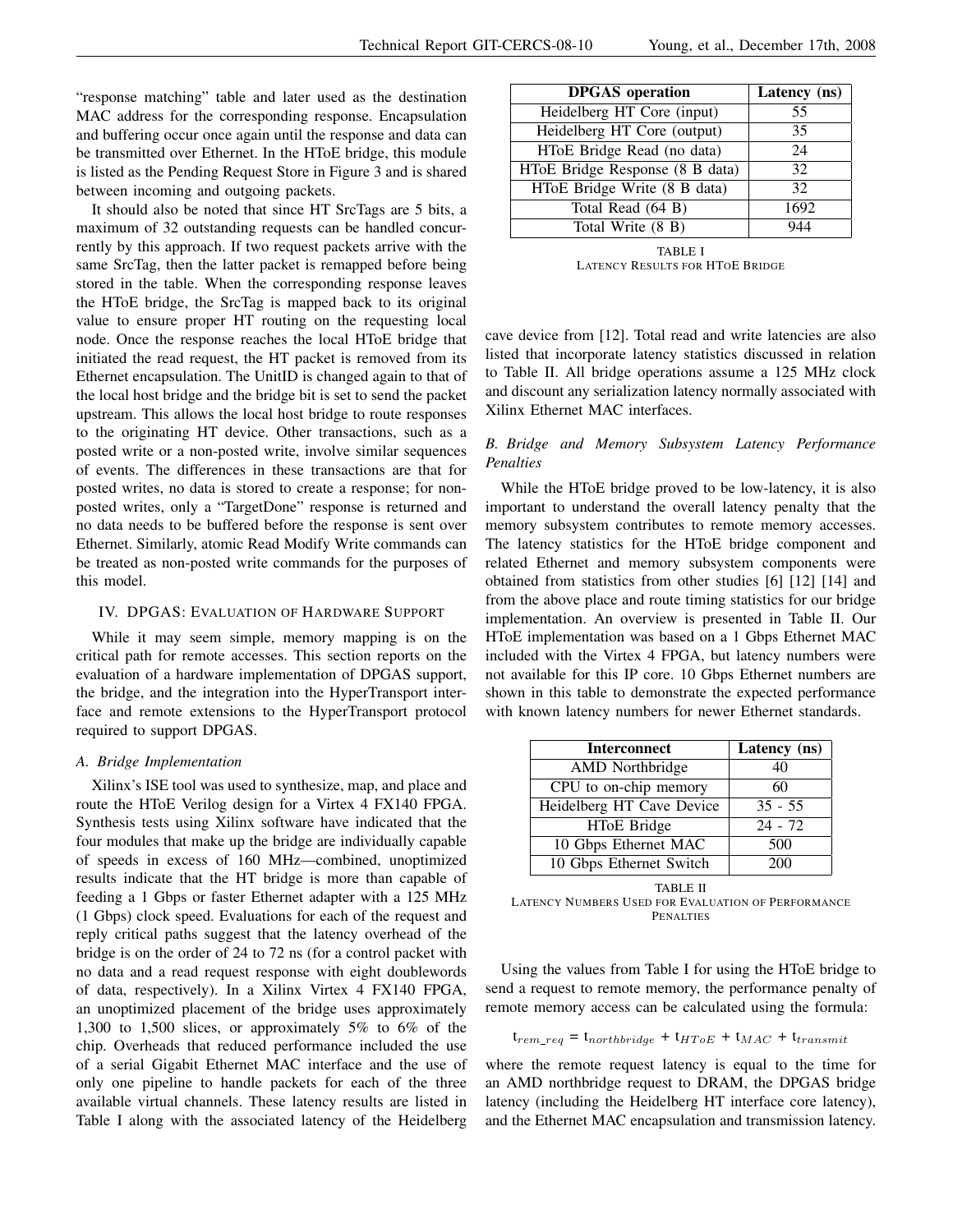$\overline{a}$ 

This general form can be used to determine the latency of a read request that receives a response:

$$
t_{rem\_read\_req} = 2 * t_{HToE\_req} 2 * t_{HToE\_resp} + 2 * t_{MAC} + 2 * t_{transmit} + t_{northbridge} + t_{rem\_mem\_access}
$$

These latency penalties compare favorably to other technologies, including the 10 Gbps cut-through latency for a switch, which is currently 200 ns [15]; the fastest MPI latency, which is 1.2  $\mu$ s [16]; and disk latency, which is on the order of 6 to 13 ms for hard drives such as those in one of the server configurations used below for the evaluation of DPGAS memory sharing [17]. Additionally, this unoptimized version of the HToE bridge is fast enough to feed a 1 Gbps Ethernet MAC without any delay due to encapsulating packets. Likely improvements for a 10 Gbps-comptable version of the HToE bridge would include multiple pipelines to allow processing of packets from different virtual channels and the buffering of packets destined for the same destination in order to reduce the overhead of sending just one HT packet in each Ethernet packet in the current version.

While we assert that the penalties for using DPGAS are low enough to make them attractive for saving memory cost and power, a more detailed study would be required to investigate overall effects on system power due to the fact that an increase in page faults can lead to slower overall execution, costing more static power from other system components. However, there are also other factors that need to be taken into account in this analysis: 1) Page faults are often overlapped with useful computation, so as long as DPGAS does not prohibitively restrict performance, its power and cost savings will not be mitigated by overall system power. 2) One of the basic tenants of using DPGAS for load-balancing type operations is that applications are time-varying, and while some applications may perform slightly worse in the short-term, overall power and cost savings are likely to be higher.

# V. DPGAS: EVALUATION OF MEMORY SHARING

In the absence of a full hardware testbed, we employ a tracedriven analysis of the potential savings offered by a DPGAS implementation. Virtual address traces were acquired using an instrumented SIMICS model [18] and fed through a page table simulator to determine the number of page faults as a function of physical memory footprints ranging from 32 MB to 1 GB. Five benchmarks were selected: Spec CPU 2006's MCF, MILC, and LBM [19]; the HPCS SSCA graph benchmark [20]; and the DIS Transitive Closure benchmark [21]. These benchmarks had maximum memory footprints ranging from 275 MB to 1600 MB. A 2.1 billion address trace (with 100 million addresses to warm the page table) was sampled from memory intensive program regions of each benchmark. These traces were used in conjunction with application and system models to assess potential power and cost savings.

*1) Memory Allocation:* Memory allocation is simulated using a simple spill/receive model coupled with random application generation. A random application is picked from the five applications defined above and is added to a server object.

| Model              | <b>CPU</b> Cores             | Max. Memory | <b>Base Cost/Power</b>    |
|--------------------|------------------------------|-------------|---------------------------|
| <b>HP DL785 G5</b> | 8 quad-core 2.4 GHz Opterons | 512 GB      | $\degree$ \$42,000/1110 W |
| HP DL165 G5        | 2 quad-core 2.1 GHz Opterons | 64 GB       | $\degree$ \$2,000/197 W   |
|                    |                              |             |                           |

TABLE III HP PROLIANT SERVER CONFIGURATIONS

Applications are added randomly to servers until a certain failure threshold is reached, i.e., additional applications cannot be added due to lack of free memory on the servers.

In normal allocation, if the server does not have enough free memory, then the allocation would automatically fail. However, in DPGAS allocation, spilling is used to allocate part of a application's memory on a remote neighbor. If one of the nearest remote neighbors cannot allocate enough remote memory to a application, then the allocation fails. The two allocation methods can be compared by running a simulation using normal allocation then using DPGAS with either a) less memory on some of the servers (lower cost/power) or b) a constant amount of memory and more applications in the system (more throughput).

*2) Server Models:* Two HP Proliant server configurations were selected for analysis, representing high-end and lowend performance points. Both configurations are expected to execute at least 2 instances of VMs per core where a VM instance is modeled as a benchmark application trace. These server configurations are detailed in Table III. All associated system and memory costs and power statistics were derived from [22] and [23].

### *A. Cost and Power Evaluation*

Results from three experiments are shown here, based on results from a memory allocation simulation of random application allocation using both normal and DPGAS memory allocation. Each set of random allocations was performed with normal allocation, and then the same application was allocated using DPGAS. Results for all experiments were averaged over 50 iterations.

*1) Fixed Workload and Scale Out:* Our first allocation scenario investigated allocating a fixed number of applications onto our high- and low-end server configurations. We based the application numbers on results from Intel's study of candidate applications for virtualization [3], and extrapolated to a data center with 250 servers (which translates to 2,000 or 500 processor sockets for our server configurations) that could support either 19,500 applications using high-end servers or 4,700 applications using low-end servers. Additionally, we investigated the effects of scale out, which is a typical data center method for increasing application capacity. Our experiment started with a scaled-out data center configuration (250 servers) and then consolidated our static number of applications onto 225 servers and 200 servers.

Normal memory allocation started out with enough memory to comfortably support the maximum memory footprint for every application allocated, while DPGAS allocation took into account the amount of unallocated free memory and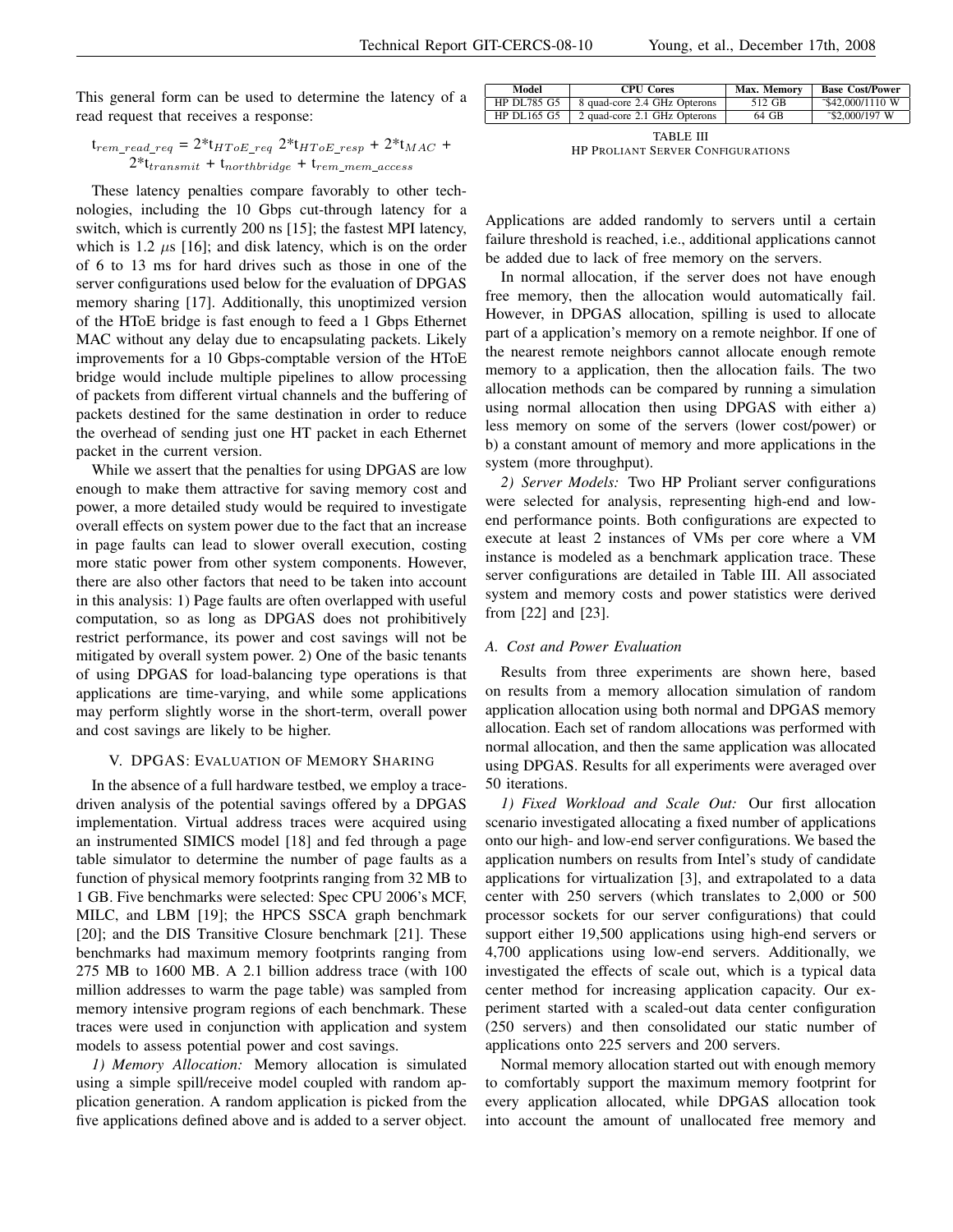decreased the provisioned amount of memory on half of the servers by that amount. This reduction in memory is analogous to designing a data center with half of the servers overprovisioned (receivers in our model) and half of the servers minimally provisioned (spill memory to other nodes). We propose that this non-uniform memory provisioning makes sense in terms of designing data centers, especially since designers already add memory and processors as application memory requirements increase. Using DPGAS helps to reduce initial overprovisioning by allowing for some overprovisioned servers combined with lower cost and power servers, with minimal performance effects due to lack of memory.

The total cost savings for the low- and high-end server configurations are shown in Figures 4 and 5 with savings between normal and DPGAS allocation graphed as the third column of each group. As we see in the base (250-server) case, DPGAS has the potential to save 22% to 26% in memory cost, which translates into a \$60,000 savings for the low-end servers and \$200,000 for the high-end servers. However, it is also important to notice that savings with DPGAS allocation drop as applications are consolidated onto fewer servers. This is likely due to the fact that there is less free memory unallocated when using normal allocation, and fewer nodes have memory left to act as receiving nodes for remote spilled allocations.





Similarly, the power savings using DPGAS allocation (Figures 6 and 7) is substantial in the base case, with a savings of 3,625 (25%) and 5,875 (22%) watts of input power for the low-end and high-end server configurations, respectively. When server consolidation onto 200 servers is used, this power savings drops substantially to 800 and 500 watts for the same configurations. Both the cost and power results indicate that DPGAS memory allocation is best suited for an environment that has a reasonable amount of fragmented memory that can be utilized.







*2) Memory Throttling:* In addition to scaling out data centers, many system designers may also increase the capacity of each server, leading to a scaling up of memory capacity. While this addition of memory can be useful, we also investigate the power, cost, and performance implications of memory throttling—that is, reducing the allocation for each application below its desired level, resulting in additional cost and power savings at the expense of performance, i.e., page faults.

Two additional allocations were tested with fixed applications to compare with our initial fixed application allocation on 250 servers: 1) Each server had 50% of the desired memory and each application was given 50% of its maximum memory footprint, and 2) each server had 25% as much memory, and each application received 25% of its max footprint. The results for cost and power in the high-end server are shown in Figures 8 and 9. The effects of memory throttling are dramatic, and even when less memory is allocated to a server, DPGAS can be used to improve memory cost and power efficiency. For instance, reducing memory from 64 GB to 32 GB in each server reduces memory cost by \$478,000 and memory power by 17,750 watts (from a base cost of \$897,000 and base power of 35,500 watts). The usage of DPGAS allocation with 50% memory throttling with the high-end server configuration can reduce the total memory cost by \$570,000 and total memory power by 21,125 watts.

Additional statistics for the low-end server configuration are shown in Table IV. These experimental results concur with the high-end server configuration, except that power and cost savings are smaller due to less memory fragmentation and less memory overall for remote sharing. Overall, DPGAS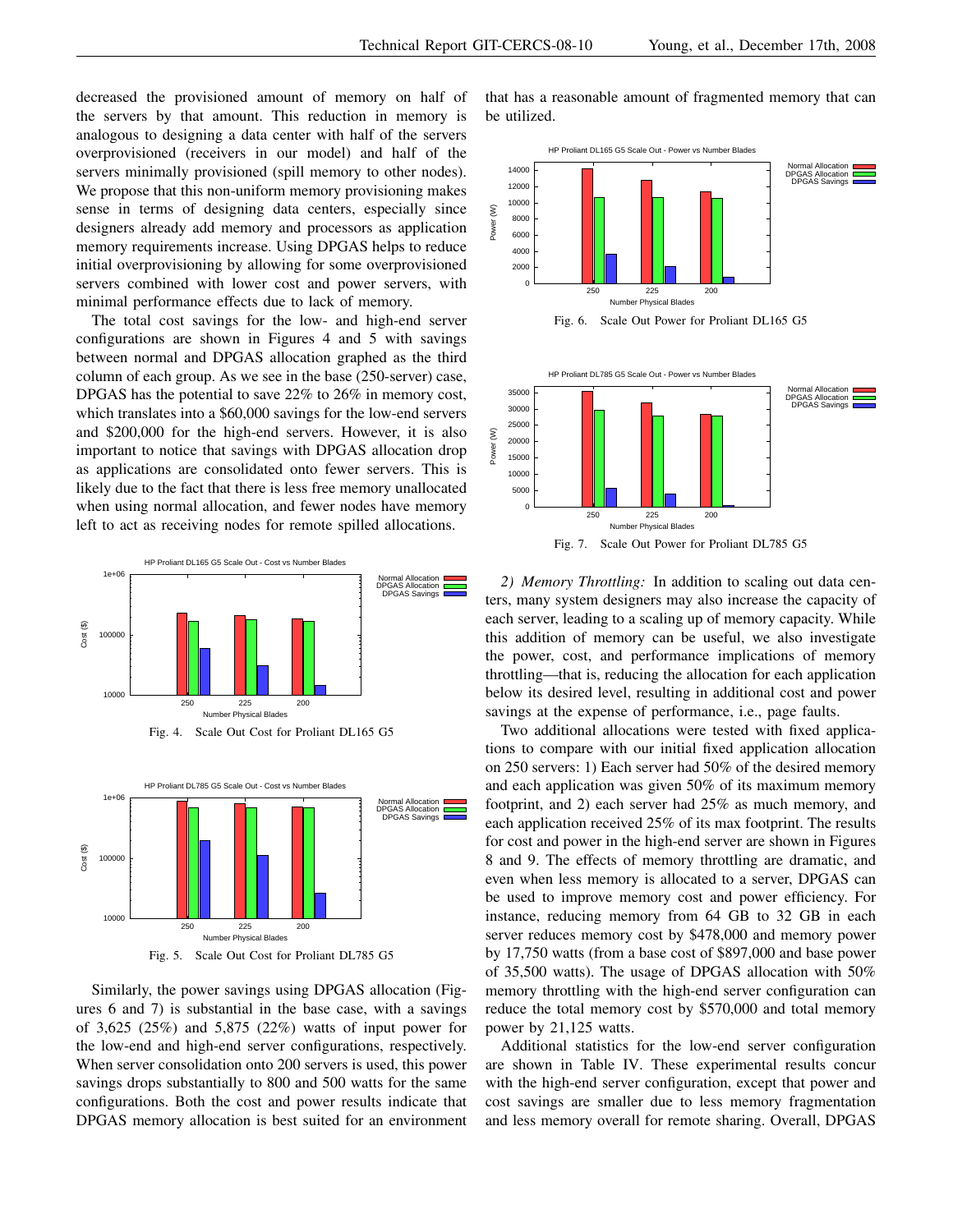



enables a 10% to 22% reduction in memory cost and a 16% to 25% reduction in memory power when compared to normal allocation for both the low- and high-end servers.

When using memory throttling, performance must also be taken into account. The results from our trace-driven analysis of the benchmark applications provide data on page fault rates that directly correspond to the amount of memory a benchmark is given. These results are used to generate Figures 10 and 11 that demonstrate the effects of memory throttling on random allocations of each of our benchmark applications. In general, the usage of memory throttling leads to an order-of magnitude increase in the number of page faults for all applications, but some applications with small memory footprints or random access patterns (poor spatial reuse) are affected much more by using memory throttling with normal allocation. However, some initial results from [24] indicate that DPGAS can also be used to improve the performance of applications with throttled memory footprints. If all servers are provisioned with an equal amount of throttled memory (i.e., no cost and power savings), we can use DPGAS to give unallocated memory to applications that would benefit the most from additional memory. By trading some of the power and cost savings, we can reduce the number of page faults system-wide while still garnering the benefits of memory throttling. He cases and the tender of page find the specifical single properties of the specifical single properties of the specifical single properties of the specifical single properties of the specifical single properties of the

| <b>Allocation</b> | No Throttling | 50% Throttling | 25% Throttling |
|-------------------|---------------|----------------|----------------|
| Normal (\$)       | \$230,750     | \$111,250      | \$51,500       |
| $DPGAS($ \$)      | \$171,000     | \$93,000       | \$46,250       |
| Normal (W)        | 14.250        | 7.000          | 3.500          |
| DPGAS (W)         | 10.625        | 5.875          | 2.625          |

TABLE IV THE PROLIANT 165 G5 COST AND POWER WITH MEMORY THROTTLING



Fig. 10. Memory Throttling Performance for Proliant DL165 G5



*3) Fixed Memory Analysis:* In addition to using DPGAS for exploiting the potential for memory cost and power savings, we also investigate the effects of using DPGAS for allocation of a random number of applications on servers with a fixed amount of memory. We tested allocating applications until 250 servers had no available memory for new applications using both normal and DPGAS memory allocation algorithms. Table V shows the results of this experiment. In both the lowand high-end cases, we note that DPGAS allocation of an application failed one to two orders of magnitude fewer times, due to the use of spill/receive DPGAS memory allocation that allows the use of remote memory sharing. Additionally, fixed memory experiments showed that DPGAS can support a small number of additional applications over standard allocation (results not shown in table), typically on the order of 30 to 40 more than normal allocation.

| <b>Server Config</b> | Alloc. Method | <b>Workloads Allocated</b> | <b>Alloc. Failures</b> |
|----------------------|---------------|----------------------------|------------------------|
| Proliant 785         | Normal        | 24,875                     | 133                    |
| Proliant 785         | <b>DPGAS</b>  | 24,875                     |                        |
| Proliant 165         | Normal        | 6.163                      | 33                     |
| Proliant 165         | <b>DPGAS</b>  | 6.163                      |                        |

TABLE V FIXED MEMORY WORKLOADS

# VI. RELATED ISSUES

The discussion of DPGAS thus far has focused more on HyperTransport-level details required to create an efficient global address space, but there are many outstanding software and operating systems research issues that we expect to investigate with this model in future work. Here, we discuss two such issues and possible solutions: the difficulty of implementing a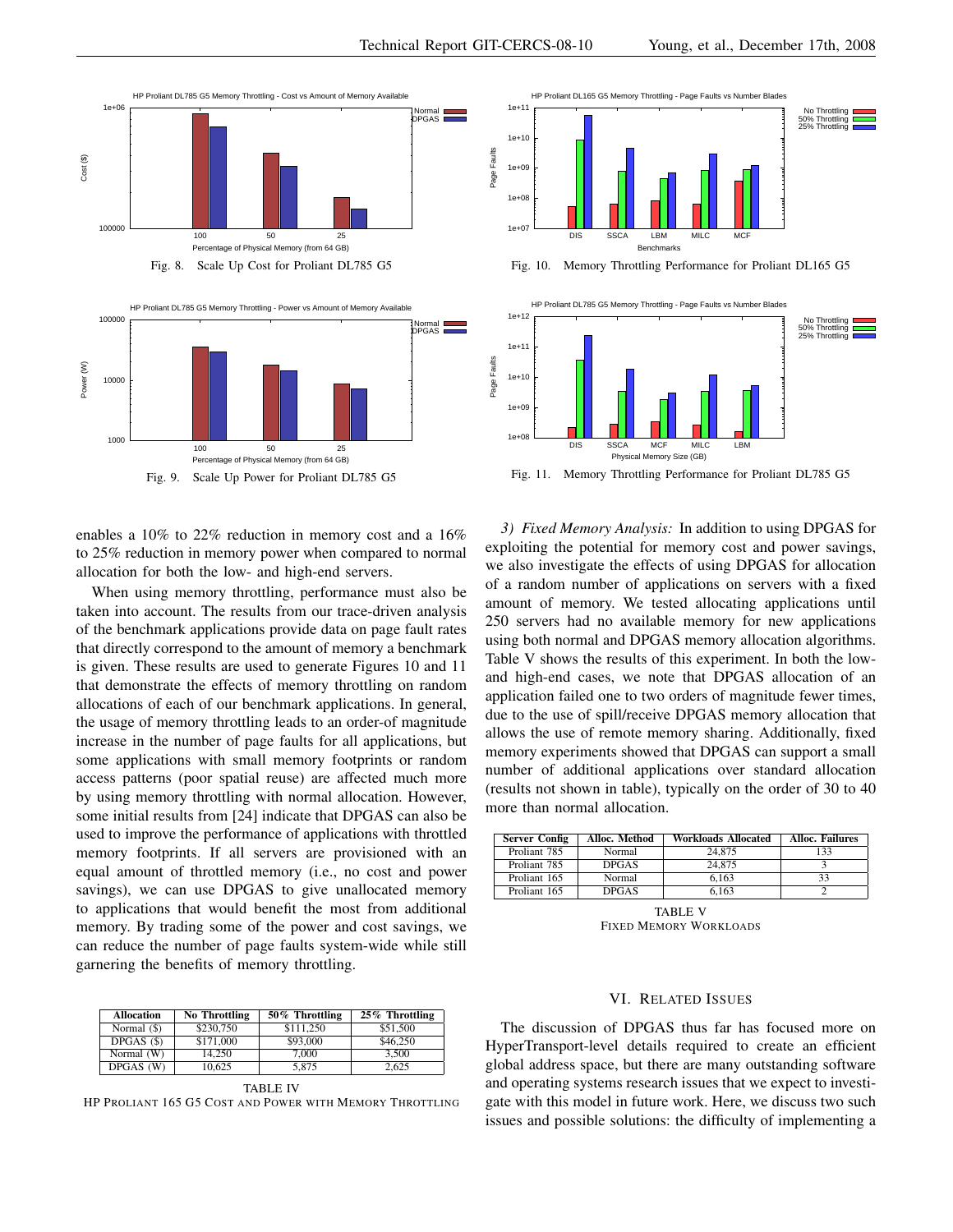scalable hardware-based consistency solution and kernel-level support for DPGAS memory allocation.

# *A. Improved Scalability and Memory Consistency*

The DPGAS model focuses on a noncoherent address space implementation in order to ensure high scalability for applications that have limited consistency requirements. However, we would also like to provide support for simple consistency models that can assist application programmers in ensuring program correctness.

Strict memory consistency, such as that which is offered by sequential consistency models, is difficult to support in a scalable manner, especially when using encapsulated point-topoint technologies like HyperTransport. HyperTransport does not require strict ordering of packets on HT links, and the ordering requirements for virtual channels mean that request and response packets can possibly arrive out of order at remote destinations. Additionally, an Ethernet implementation complicates consistency support due to its current lack of flow control and ordered delivery.

While the use of new data center Ethernet standards or other interconnects such as Infiniband can be used to correct ordering problems over the encapsulation network, extensions to the initial bridge implementation may be required to help order HyperTransport packets and to push them to their remote destination. Anticipating future needs for building these models, we have incorporated support for standard HyperTransport atomic operations and a modified HyperTransport operation called *remote flush* in our bridge implementation. Remote flush works by receiving a standard HyperTransport posted request with a special address bit combination on the outgoing path of the bridge and then generating a HyperTransport flush request to send to a remote node. Once the remote flush packet is deencapsulated on the remote node, it proceeds to push posted requests with the same SrcTag upstream.

In addition to this hardware support, we also advocate that relaxed consistency models be investigated for use with HT-based DPGAS, rather than solely focusing on sequential consistency. This design choice along with limited support for coherence will allow for DPGAS clusters to be much more scalable.

# *B. Operating System Support and Memory Allocation with DPGAS*

In addition to memory consistency support, there are many research issues associated with both memory allocation and operating system support. Our initial assumption is that the memory function in DPGAS will use messages to communicate infrequent memory allocation requests and configuration changes to the address translation portion of the HToE bridge. However, there is much room for improvement in terms of using application profiles and memory footprint statistics to make better choices about memory allocation.

For instance, applications running in paravirtualized VMMs like Xen typically trap to the hypervisor when page faults occur. Although the mechanism for trapping page faults and swapping pages differs from standard Linux, profiling mechanisms could be inserted into Xen to track the frequency of virtual pages being swapped in and out. This profile could then be used to devise a memory allocation algorithm that maps frequently swapped virtual addresses to local physical pages and infrequently used addresses to remote pages. Additionally, gradual page migration could be used to move virtual address mappings back to local memory as application patterns change, taking full advantage of the time-varying nature of enterprise applications. This profiling mechanism can be combined with kernel-level memory functions, such as that implemented in [25] to provide a simple but effective way of using DPGAS at the operating systems level.

Memory allocation is another issue that is being actively researched in relation to DPGAS. In addition to the spill/receive model discussed earlier, timed memory leases could be used to fairly share memory between many different requesting nodes. We envision a large number of different memory allocation algorithms could be used with DPGAS with each one focused on optimizing a different metric, such as cost, power, performance, or even failure recovery (via techniques like replication).

## VII. RELATED WORK

Other researchers have also been focused on the growing power and cost implications of large clusters and server farms. Feng, et al [26] discussed the efficiencies associated with large servers and proposed a power-efficient supercomputer called Green Destiny. Other strategies have included dynamic voltage scaling for power-aware computing [27] with a focus on CPU power. Raganathy, et al [28] have also suggested that powermanagement should take place at the server enclosure levels so that individual systems are not overprovisioned. This study also focused mainly on high-level CPU power management, not memory power.

However, Lefurgy's 2003 study [1] cited important reasoning behind why DRAM cost and power should be considered as a major component in improving overall server efficiencies. Several other researchers have also begun focusing on memory power management at the architecture level, including [29], which proposes using adaptive power-based scheduling in the memory controller, and [30], which uses power "shifting" driven by a global power manager to reduce power of the overall system based on runtime applications.

At the operating system level, [31] proposed a power-aware paging method that utilizes fast MRAM to provide power and performance benefits. Tolentino [32] also suggested a software-driven mechanism to limit application working sets at the operating system level and reduce the need for DRAM overprovisioning.

An evaluation of power and cost trends similar to the ones in this paper was conducted in [33], concluding that separate PCI Express-based memory blades could be used to reduce overall memory usage and memory cost and power. [34] investigated real-world statistics for some of the large "warehouse-sized" server farms that Google runs. However, no current studies